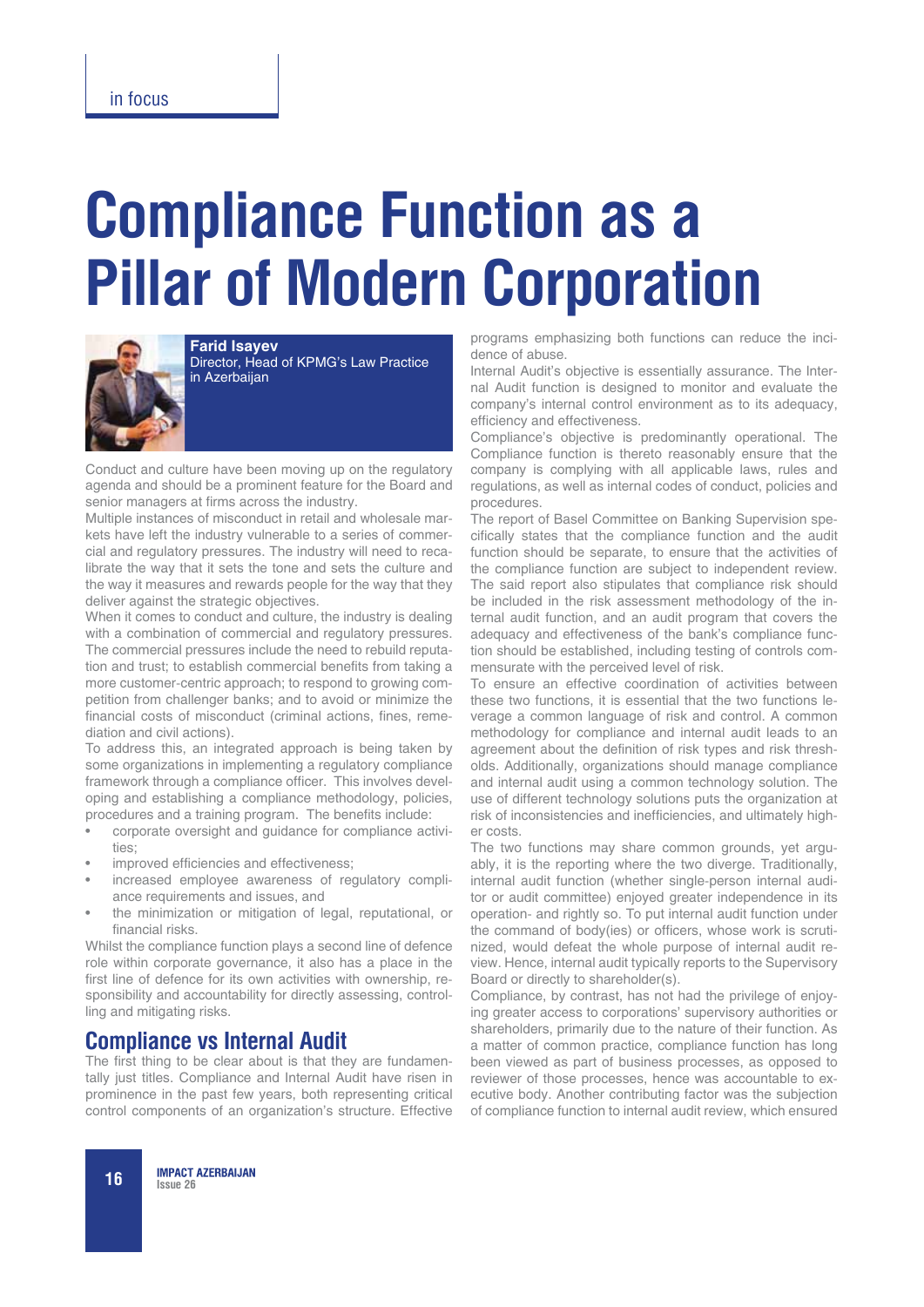the principle of checks and balances. However, calls for greater independence for compliance function are becoming more widespread and this can be highlighted as one of the initiatives for improving corporate governance at companies.

#### **Compliance Function Responsibilities**

Compliance function responsibilities vary a great deal, depending on the industry and nature of corporation. Yet there are numerous directives, guidelines or recommendations, which outline the core of suggested compliance functions for businesses. The Basel Committeeon Banking Supervision, though for banks, recommends the following core responsibility areas:

- Advice: The compliance function should advise senior management on compliance laws, rules and standards, including keeping them informed on developments in the area.
- Guidance and education: The compliance function should assist senior management in educating staff on compliance issues, and acting as a contact point within the bank for compliance queries from staff members.
- Identification, measurement and assessment of compliance risk: The compliance function should, on a proactive basis, identify, document andassess the compliance risks associated with the bank's business activities, including the development of new products and business practices, the proposed establishment of new types of business or customer relationships, or material changes in the nature of such relationships.
- Monitoring, testing and reporting: The compliance function should monitor and test compliance by performingsufficient and representative compliance testing.
- Statutory responsibilities and liaison: The compliance function may have specific statutory responsibilities (e.g. fulfilling the role of anti-money laundering officer).
- Compliance program: The responsibilities of the compliance function should be carried out under a compliance program that sets out its planned activities (e.g. review of specific policies and procedures, compliance risk assessment, compliance testing)<sup>1</sup>.



1. The Report of Basel Committeeon "Banking Supervision on Compliance and thecompliance function inbanks" article 7

The European Securities and Markets Authority (ESMA) in its guidelines recommends similar, in nature, obligations for compliance function, albeit designed for investment firms.

However, ESMA's guidelines put greater emphasis on compliance function's independence. Thus, guidelines stipulate that investment firms should ensure that the compliance function holds a position in the organizational structure that ensures that the compliance officer and other compliance staff act independently when performing their tasks<sup>2</sup>. The compliance officer should be appointed and replaced by senior managementor by the supervisory function. Equally important is for investment firms to ensure that the compliance function performs its tasks and responsibilities on a permanent basis. Investment firms should therefore establish adequate arrangements for ensuring the responsibilities of the compliance officer are fulfilled when the compliance officer is absent, and adequate arrangements to ensure that the responsibilities of the compliance function are performed on an ongoing basis<sup>3</sup>. These arrangements should be in writing.

## **Chief Compliance Officer**

Chief Compliance Officers (CCOs) play an important and crucial role in fostering integrity in their respective organizations. They are responsible for making sure that their firms comply with the rules that apply to their operations. As part of that effort, CCOs typically work with senior corporate leadership to instill a culture of compliance, nurture an environment where employees understand the value of honesty and integrity, and encourage everyone to take compliance issues seriously.

Quite often CCO is responsible for compliance and ethics. This role is also tasked to build a strong organizational ethics and compliance program, which is a high priority in any organization, especially in listed ones.

Reputational Risk Management is becoming more and more important. Every compliance or ethics issue may lead to a scandal or a problem with the company's reputation that may weaken its brand value. In addition, supervisors, regulators, internal and external auditors try to ensure that CCO has built a good ethics and compliance program, and that he has the necessary qualifications and experience.

International Finance Corporation (IFC) in its Advanced Methodology for Financial Institutions breaks downs CCO's qualifications into 2 groups: personal and professional qualifications. Personal qualifications include: (i) integrity, understanding of duties of loyalty and care, (ii) communication skills and (iii) honesty and ethical behaviour.

Professional qualifications, essentially, require good understanding of laws and regulations governing the particular industry; regulations governing companies (and, if the bank is publicly listed, regulations and laws covering public entities) and AML requirements.

Nowadays, the need for senior leadership to support CCOs is not just good practice, but also a business necessity. Indeed, a recent U.S. Securities and Exchange Commission (SEC) enforcement case demonstrates that the Commission takes

<sup>2.</sup> Guidelines on certain aspects of the MiFID compliance function requirements, guideline 7

<sup>3.</sup> Guidelines on certain aspects of the MiFID compliance function requirements, guideline 6